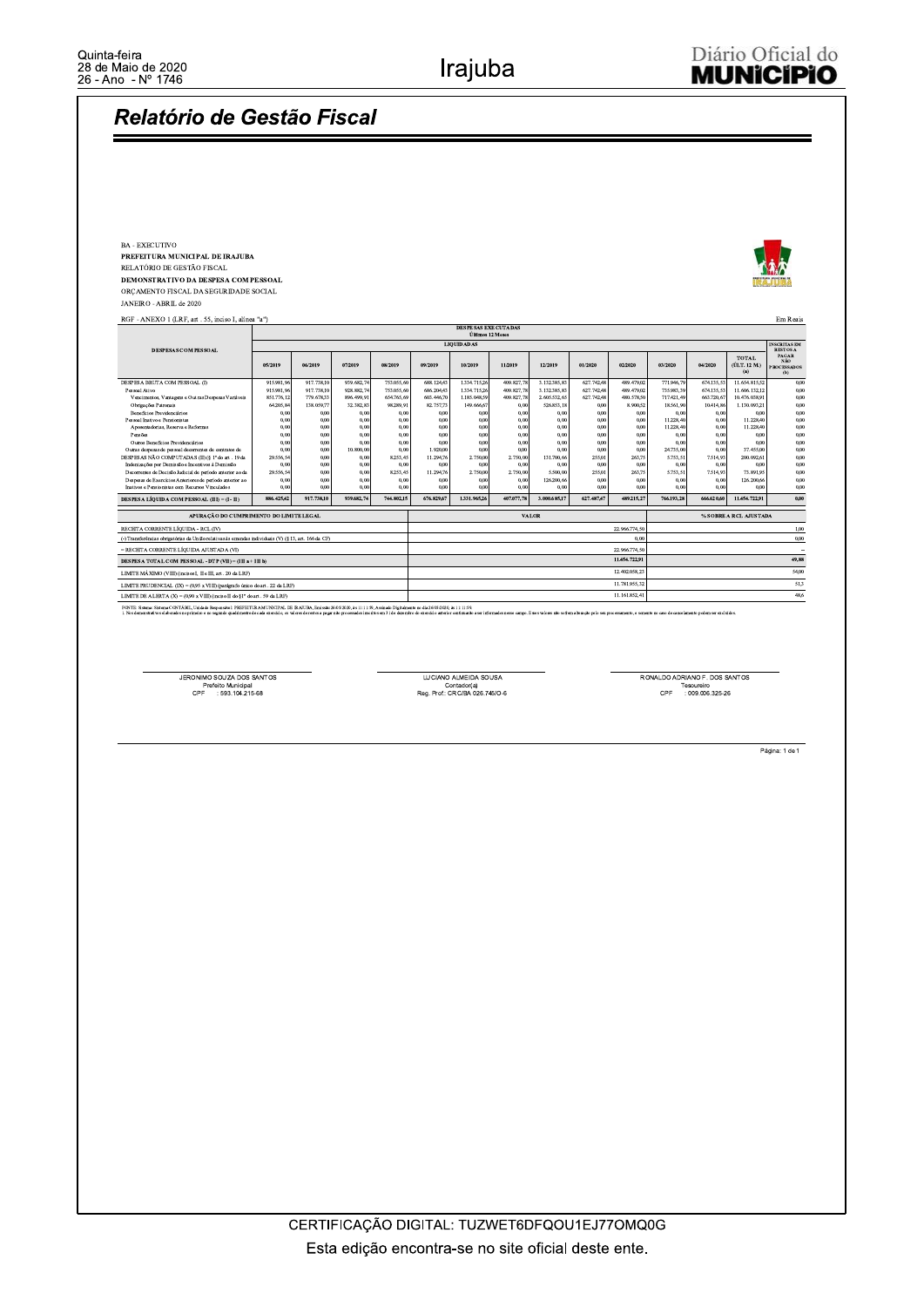R\$ 1.00



PREFEITURA MUNICIPAL DE IRAJUBA RELATÓRIO DE GESTÃO FISCAL DEMONSTRATIVO DA DÍVIDA CONSOLIDADA LÍQUIDA ORÇAMENTO FISCAL DA SEGURIDADE SOCIAL (Janeiro a Abril) - 1º Quadrimestre de 2020

RGF - ANEXO 2 (LRF, art. 55, inciso I, alínea "b")

| DÍVIDA CONSOLIDADA                                                      | SALDO DO EXERCÍCIO | SALDO DO EXERCÍCIO DE 2020 |                       |                       |  |  |
|-------------------------------------------------------------------------|--------------------|----------------------------|-----------------------|-----------------------|--|--|
|                                                                         | <b>ANTERIOR</b>    | Até o 1º Quadrimestre      | Até o 2º Quadrimestre | Até o 3º Quadrimestre |  |  |
| DÍVIDA CONSOLIDADA - DC (I)                                             | 9.504.755,06       | 9.403.189,05               | 0,00                  | 0,00                  |  |  |
| Dívida Mobiliária                                                       | 0.00               | 0.00                       | 0.00                  | 0.00                  |  |  |
| Dívida Contratual                                                       | 9.504.755,06       | 9.403.189,05               | 0,00                  | 0,00                  |  |  |
| Empréstimos                                                             | 0.00               | 0,00                       | 0,00                  | 0,00                  |  |  |
| Interna                                                                 | 0.00               | 0,00                       | 0.00                  | 0.00                  |  |  |
| Externa                                                                 | 0.00               | 0.00                       | 0.00                  | 0.00                  |  |  |
| Reestruturação da Dívida de Estados e Municípios                        | 0,00               | 0,00                       | 0,00                  | 0,00                  |  |  |
| Financiamentos                                                          | 0.00               | 0,00                       | 0,00                  | 0,00                  |  |  |
| Interna                                                                 | 0.00               | 0.00                       | 0.00                  | 0.00                  |  |  |
| Externa                                                                 | 0,00               | 0,00                       | 0,00                  | 0,00                  |  |  |
| Parcelamento e Renegociação de dívidas                                  | 9.504.755,06       | 9.403.189,05               | 0,00                  | 0,00                  |  |  |
| De Tributos                                                             | 0.00               | 2.969,18                   | 0.00                  | 0.00                  |  |  |
| De Contribuições Previdenciárias                                        | 9.504.755,06       | 9.400.219,87               | 0,00                  | 0,00                  |  |  |
| De Demais Contribuições Sociais                                         | 0.00               | 0,00                       | 0,00                  | 0,00                  |  |  |
| Do FGTS                                                                 | 0.00               | 0,00                       | 0.00                  | 0.00                  |  |  |
| Com Instituição Não financeira                                          | 0.00               | 0,00                       | 0,00                  | 0,00                  |  |  |
| Demais Dívidas Contratuais                                              | 0.00               | 0,00                       | 0.00                  | 0,00                  |  |  |
| Precatórios Posteriores a 05/05/2000 (Inclusive) - Vencidos e não Pagos | 0,00               | 0,00                       | 0,00                  | 0,00                  |  |  |
| Outras Dívidas                                                          | 0.00               | 0,00                       | 0,00                  | 0,00                  |  |  |
| DEDUCÕES (II)                                                           | 2.100.762,87       | 4.806.598.18               | 0.00                  | 0.00                  |  |  |
| Disponibilidade de Caixa <sup>1</sup>                                   | 2.091.942,79       | 4.797.778,10               | 0,00                  | 0,00                  |  |  |
| Disponibilidade de Caixa Bruta                                          | 5.515.097,39       | 5.918.389.60               | 0.00                  | 0.00                  |  |  |
| (-) Restos a Pagar Processados                                          | 3.423.154,60       | 1.120.611,50               | 0.00                  | 0.00                  |  |  |
| Demais Haveres Financeiros                                              | 8.820.08           | 8.820,08                   | 0,00                  | 0.00                  |  |  |
| DÍVIDA CONSOLIDADA LÍQUIDA – DCL ( III ) = $(I - II)$                   | 7.403.992,19       | 4.596.590.87               | 0.00                  | 0.00                  |  |  |
| RECEITA CORRENTE LÍQUIDA - RCL                                          | 22.740.689,24      | 22.966.774,50              | 0.00                  | 0,00                  |  |  |
| % DA DC SOBRE A RCL (I/RCL)                                             | 41.80              | 40.94                      | 0.00                  | 0.00                  |  |  |
| % DA DCL SOBRE A RCL (III / RCL)                                        | 32,56              | 20,01                      | 0,00                  | 0.00                  |  |  |
| LIMITE DEFINIDO POR RESOLUÇÃO DO SENADO FEDERAL - <120%>                | 27.288.827,09      | 27.560.129,40              | 0.00                  | 0.00                  |  |  |
| LIMITE DE ALERTA (inciso III do § 1° do art. 59 da LRF) - <108%>        | 24.559.944.38      | 24.804.116,46              | 0,00                  | 0.00                  |  |  |

| OUTROS VALORES NÃO INTEGRANTES DA DC1.                                  | SALDO DO EXERCÍCIO | SALDO DO EXERCÍCIO DE 2020 |                       |                       |  |  |
|-------------------------------------------------------------------------|--------------------|----------------------------|-----------------------|-----------------------|--|--|
|                                                                         | <b>ANTERIOR</b>    | Até o 1º Quadrimestre      | Até o 2º Quadrimestre | Até o 3º Quadrimestre |  |  |
| PRECATÓRIOS ANTERIORES A 05/05/2000                                     | 0.00               | 0.00                       | 0.00                  | 0.00                  |  |  |
| PRECATÓRIOS POSTERIORES A 05/05/2000 (Não incluídos na DC) <sup>2</sup> | 0.00               | 0.00                       | 0.00                  | 0.00                  |  |  |
| PASSIVO ATUARIAL                                                        | 0.00               | 0,00                       | 0,00                  | 0.00                  |  |  |
| <b>INSUFICIÊNCIA FINANCEIRA</b>                                         | 0.00               | 0.00                       | 0.00                  | 0.00                  |  |  |
| DEPÓSITOS E CONSIGNAÇÕES SEM CONTRAPARTIDA                              | 117.633,70         | 22.644.36                  | 0,00                  | 0,00                  |  |  |
| RP NÃO PROCESSADOS                                                      | 5.497,11           | 5.497,11                   | 0,00                  | 0.00                  |  |  |
| ANTECIPAÇÕES DE RECEITA ORCAMENTÁRIA - ARO                              | 0.00               | 0.00                       | 0.00                  | 0.00                  |  |  |
| DÍVIDA CONTRATUAL DE PPP                                                | 0.00               | 0.00                       | 0.00                  | 0.00                  |  |  |
| APROPRIACÃO DE DEPÓSITOS JUDICIAIS - LC 151/2015                        | 0.00               | 0,00                       | 0.00                  | 0.00                  |  |  |

FONTE: Sistema <Nome>, Unidade Responsável <Nome>, Data da emissão <dd/mmm/aaaa> e hora de emissão <hhh e mmm>

1. Se o saldo apurado for negativo, ou seja, se o total da Disponibilidade de Caixa Bruta for menor que Restos a Pagar Processados, esse saldo negativo não deverá<br>ser informado nessa linha, mas sim na linha da "Insuficiênc

cálculo de Disponibilidade de Caixa for negativo, o valor dessa linha deverá ser (0) "zero".<br>2. Refere-se aos precatórios psteriores a 05/05/2000 que, em cumprimento ao disposto no artigo 100 da Constituição Federal, ainda valores deverão compor a linha "Precatórios Posteri Nota:

JERONIMO SOUZA DOS SANTOS Prefeito Municipal<br>F : 593.104.215-68 CPF<sup>1</sup>

LUCIANO ALMEIDA SOUSA Contador(a)<br>Reg. Prof.: CRC/BA 026.745/O-6 RONALDO ADRIANO F. DOS SANTOS Tesoureiro CPF : 009.006.325-26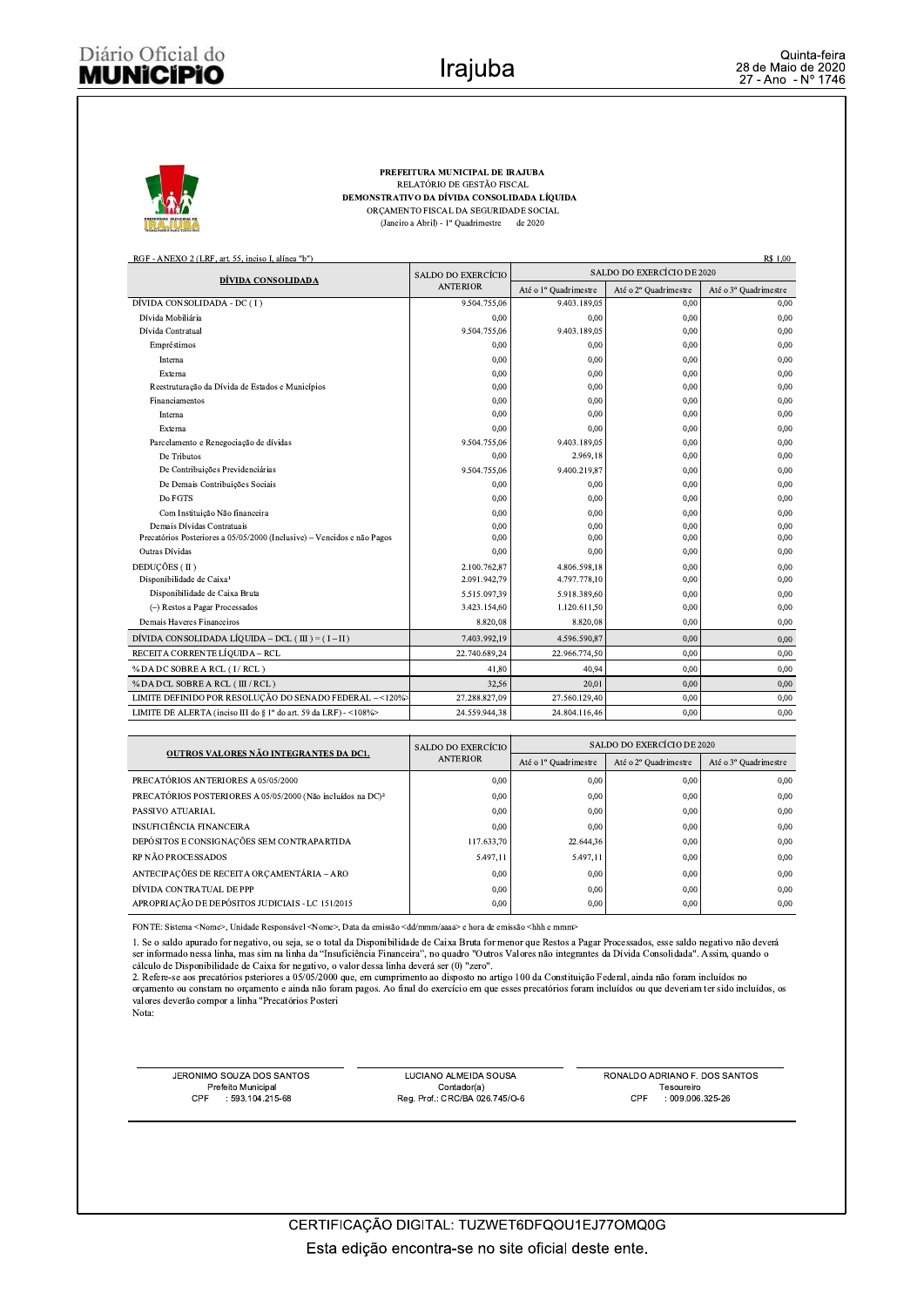

## BA - EXECUTIVO PREFEITURA MUNICIPAL DE IRAJUBA RELATÓRIO DE GESTÃO FISCAL DEMONSTRATIVO DAS GARANTIAS E CONTRAGARANTIAS DE VALORES ORÇAMENTO FISCAL DA SEGURIDADE SOCIAL (Janeiro a Abril) -  $1^{\rm o}$ Quadrimestre $% \left( \beta \right)$ de 2020

RGF - ANEXO 3 (LRF, art. 55, inciso I, alínea "c" e art. 40, § 1°)

| R\$ 1,00<br>$RGF - ANEXO$ 3 (LRF, art. 55, inciso I, alinea "c" e art. 40, § 1°) |                    |                             |                       |                       |  |  |  |  |  |
|----------------------------------------------------------------------------------|--------------------|-----------------------------|-----------------------|-----------------------|--|--|--|--|--|
|                                                                                  | SALDO DO EXERCÍCIO | SALDOS DO EXERCÍCIO DE 2020 |                       |                       |  |  |  |  |  |
| <b>GARANTIAS CONCEDIDAS</b>                                                      | <b>ANTERIOR</b>    | Até o 1º Quadrimestre       | Até o 2º Quadrimestre | Até o 3º Quadrimestre |  |  |  |  |  |
| AOS ESTADOS (I)                                                                  | 0.00               | 0,00                        | 0,00                  | 0.00                  |  |  |  |  |  |
| Em Operações de Crédito Externas                                                 | 0.00               | 0.00                        | 0.00                  | 0.00                  |  |  |  |  |  |
| Em Operações de Crédito Internas                                                 | 0.00               | 0,00                        | 0.00                  | 0.00                  |  |  |  |  |  |
| AOS MUNICÍPIOS (II)                                                              | 0.00               | 0,00                        | 0.00                  | 0,00                  |  |  |  |  |  |
| Em Operações de Crédito Externas                                                 | 0.00               | 0,00                        | 0,00                  | 0.00                  |  |  |  |  |  |
| Em Operações de Crédito Internas                                                 | 0.00               | 0.00                        | 0.00                  | 0.00                  |  |  |  |  |  |
| ÀS ENTIDADES CONTROLADAS (III)                                                   | 0.00               | 0.00                        | 0.00                  | 0.00                  |  |  |  |  |  |
| Em Operações de Crédito Externas                                                 | 0.00               | 0,00                        | 0,00                  | 0.00                  |  |  |  |  |  |
| Em Operações de Crédito Internas                                                 | 0.00               | 0.001                       | 0,00                  | 0,00                  |  |  |  |  |  |
| POR MEIO DE FUNDOS E PROGRAMAS (IV)                                              | 0.00               | 0.001                       | 0,00                  | 0,00                  |  |  |  |  |  |
| TOTAL GARANTIAS CONCEDIDAS $(V) = (I + II + III + IV)$                           | 0.00               | 0,00                        | 0,00                  | 0.00                  |  |  |  |  |  |
| RECEITA CORRENTE LÍQUIDA – RCL (IV)                                              | 22.740.689,24      | 22.966.774,50               | 0.00                  | 0,00                  |  |  |  |  |  |
| % do TOTAL DAS GARANTIAS sobre a RCL                                             | 0.00               | 0,00                        | 0,00                  | 0,00                  |  |  |  |  |  |
| LIMITE DEFINIDO POR RESOLUÇÃO DO SENADO FEDERAL - < 22%                          | 5.002.951,63       | 5.052.690.39                | 0,00                  | 0,00                  |  |  |  |  |  |
| LIMITE DE ALERTA (inciso III do §1° do art. 59 da LRF) - <90%>                   | 4.502.656,47       | 4.547.421.35                | 0.00                  | 0.00                  |  |  |  |  |  |

|                                                              | SALDO DO EXERCÍCIO | SALDOS DO EXERCÍCIO DE 2020 |                       |                       |  |  |
|--------------------------------------------------------------|--------------------|-----------------------------|-----------------------|-----------------------|--|--|
| <b>CONTRAGARANTIAS RECEBIDAS</b>                             | <b>ANTERIOR</b>    | Até o 1º Ouadrimestre       | Até o 2º Ouadrimestre | Até o 3º Ouadrimestre |  |  |
| DOS ESTADOS (VII)                                            | 0.00               | 0,00                        | 0.00                  | 0.00                  |  |  |
| Em Garant ia às operações de Crédito Externas                | 0.00               | 0,00                        | 0.00                  | 0.00                  |  |  |
| Em Garant ia às operações de Crédito Internas                | 0.00               | 0,00                        | 0.00                  | 0.00                  |  |  |
| DOS MUNICÍPIOS (VIII)                                        | 0.00               | 0,00                        | 0.00                  | 0.00                  |  |  |
| Em Garant ia às operações de Crédito Externas                | 0.00               | 0,00                        | 0,00                  | 0.00                  |  |  |
| Em Garant ia às operações de Crédito Internas                | 0.00               | 0,00                        | 0.00                  | 0.00                  |  |  |
| DAS ENTIDADES CONTROLADAS (IX)                               | 0.00               | 0,00                        | 0,00                  | 0.00                  |  |  |
| Em Garant ia às operações de Crédito Externas                | 0.00               | 0,00                        | 0,00                  | 0.00                  |  |  |
| Em Garant ia às operações de Crédito Internas                | 0.00               | 0,00                        | 0.00                  | 0.00                  |  |  |
| EM GARANTIAS POR MEIO DE FUNDOS E PROGRAMAS (X)              | 0.00               | 0.00                        | 0.00                  | 0.00                  |  |  |
| TOTAL CONTRAGARANTIAS RECEBIDAS (XI) = (VII + VIII + IX + X) | 0.00               | 0,00                        | 0,00                  | 0.00                  |  |  |
| <b>MEDIDAS CORRETIVAS:</b>                                   |                    |                             |                       |                       |  |  |

FONTE: Sistema: Sistema CONTÁBIL, Unidade Responsável: PREFEITURA MUNICIPAL DE IRAJUBA, Emissão:26/05/2020, às 11:12:16, Assinado Digitalmente no dia 26/05/2020, às 11:12:16.

Nota:<br>
<sup>1</sup> Inclui garantias concedidas por meio de Fundos.

JERONIMO SOUZA DOS SANTOS<br>Prefeito Municipal<br>CPF : 593.104.215-68

LUCIANO ALMEIDA SOUSA<br>Contador(a)<br>Reg. Prof.: CRC/BA 026.745/O-6

RONALDO ADRIANO F. DOS SANTOS Tesoureiro<br>: 009.006.325-26 CPF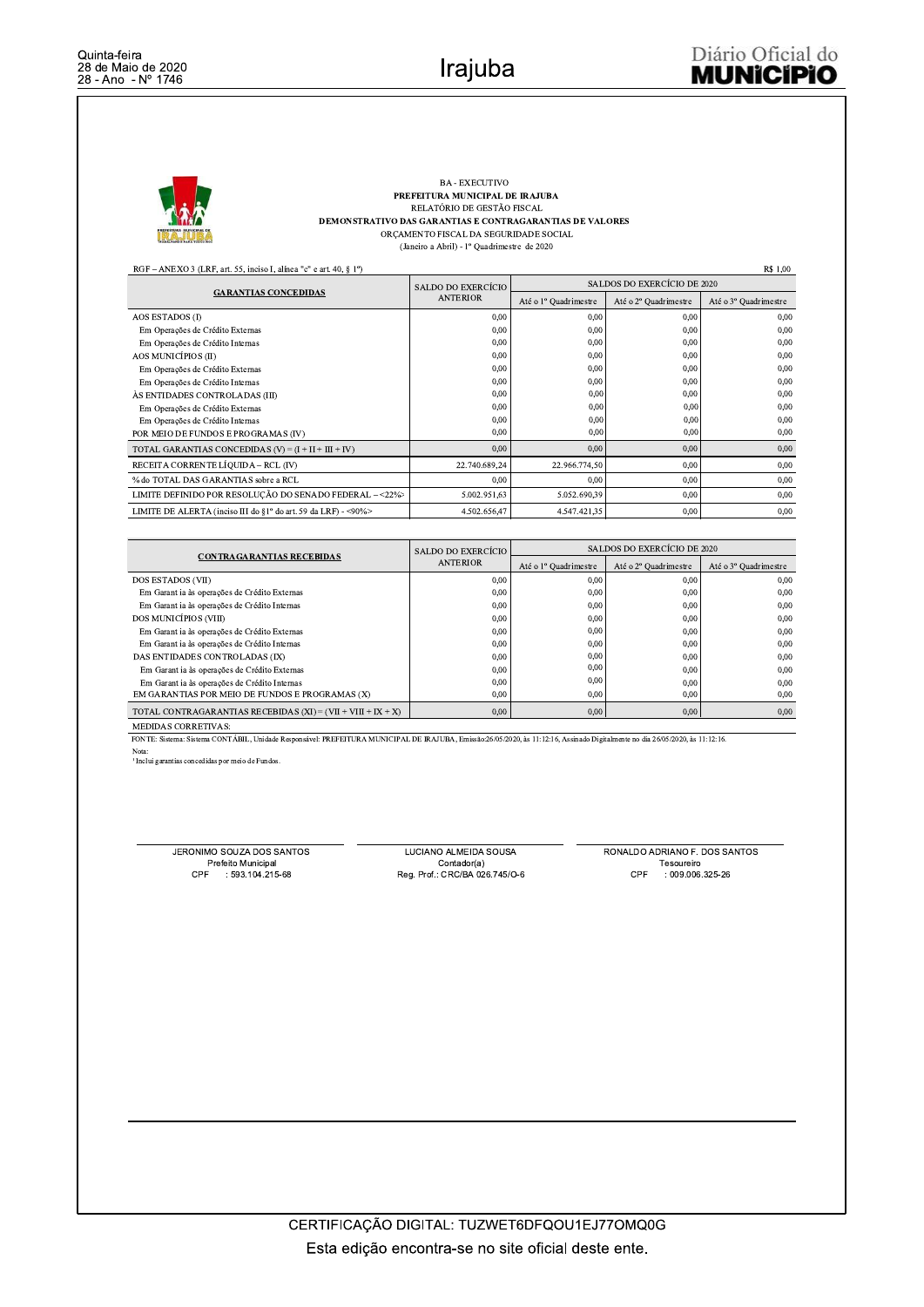## Diário Oficial do **MUNICIPIO**

| <b>BA - EXECUTIVO</b><br>PREFEITURA MUNICIPAL DE IRAJUBA<br>RELATÓRIO DE GESTÃO FISCAL<br>DEMONSTRATIVO DAS OPERAÇÕES DE CRÉDITO<br>ORÇAMENTO FISCAL DA SEGURIDADE SOCIAL<br>JANEIRO - ABRIL de 2020 |                                     |                                               |
|------------------------------------------------------------------------------------------------------------------------------------------------------------------------------------------------------|-------------------------------------|-----------------------------------------------|
| RGF - ANEXO 4 (LRF, art. 55, inciso I, alínea "d" e inciso III alínea "c")                                                                                                                           |                                     | R\$ 1.00                                      |
|                                                                                                                                                                                                      | <b>VALOR REALIZADO</b>              |                                               |
| <b>OPERAÇÕES DE CRÉDITO</b>                                                                                                                                                                          | No<br>Quadrimestre<br>de Referência | Até o<br>Quadrimestre<br>de Referência<br>(a) |
| Mobiliária                                                                                                                                                                                           | 0,00                                | 0,00                                          |
| Interna                                                                                                                                                                                              | 0,00                                | 0,00                                          |
| Externa                                                                                                                                                                                              | 0,00                                | 0,00                                          |
| Contratual                                                                                                                                                                                           | 0.00                                | 0.00                                          |
| Interna                                                                                                                                                                                              | 0,00                                | 0,00                                          |
| Empréstimos                                                                                                                                                                                          | 0,00                                | 0,00                                          |
| Aquisição Financiada de Bens e Arrendamento Mercantil Financeiro                                                                                                                                     | 0,00                                | 0.00                                          |
| Antecipação de Receita pela Venda a Termo de Bens e Serviços                                                                                                                                         | 0,00                                | 0.00                                          |
| Assunção, Reconhecimento e Confissão de Dívidas (LRF, art. 29, § 1°)                                                                                                                                 | 0,00                                | 0,00                                          |
| Operações de crédito previstas no art. 7º § 3º da RSF nº 43/2001 (I)                                                                                                                                 | 0.00                                | 0.00                                          |
| Externa                                                                                                                                                                                              | 0,00                                | 0,00                                          |
| Empréstimos                                                                                                                                                                                          | 0.00                                | 0.00                                          |
| Aquisição Financiada de Bens e Arrendamento Mercantil Financeiro                                                                                                                                     | 0,00                                | 0,00                                          |
| Antecipações de Receitas pela Venda a Termo de Bens e Serviços                                                                                                                                       | 0.00                                | 0.00                                          |
| Assunção, Reconhecimento e Confissão de Dívidas (LRF, art. 29, § 1º)                                                                                                                                 | 0.00                                | 0.00                                          |
| Operações de crédito previstas no art. 7º § 3º da RSF nº 43/2001 (II)                                                                                                                                | 0.00                                | 0.00                                          |
| <b>TOTAL (III)</b>                                                                                                                                                                                   | 0.00                                | 0.00                                          |
| APURAÇÃO DO CUMPRIMENTO DOS LIMITES                                                                                                                                                                  | <b>VALOR</b>                        | % SOBRE<br>A RCL                              |
| RECEITA CORRENT E LÍQUIDA - RCL (IV)                                                                                                                                                                 | 22.966.774,50                       | $\sim$                                        |
| OPERAÇÕES VEDADAS (V)                                                                                                                                                                                | 0,00                                | 0.00                                          |
| TOTAL CONSIDERADO PARA FINS DA APURAÇÃO DO CUMPRIMENTO DO LIMITE (VI)= (IIIa + V - Ia - IIa)                                                                                                         | 0.00                                | 0.00                                          |
| LIMITE GERAL DEFINIDO POR RESOLUÇÃO DO SENADO FEDERAL PARA AS OPERAÇÕES DE CRÉDITO INTERNAS E<br><b>EXTERNAS</b>                                                                                     | 3.674.683,92                        | 16,00                                         |
| LIMITE DE ALERTA (inciso III do §1° do art. 59 da LRF) - <%>                                                                                                                                         | 3.307.215,53                        | 14,40                                         |
| OPERAÇÕES DE CRÉDITO POR ANTECIPAÇÃO DA RECEITA ORÇAMENTÁRIA                                                                                                                                         | 0.00                                | Ξ.                                            |
| LIMITE DEFINIDO POR RESOLUCÃO DO SENADO FEDERAL PARA AS OPERAÇÕES DE CRÉDITO POR ANTECIPAÇÃO<br>DA RECEITA ORÇAMENTÁRIA                                                                              | 1.607.674,22                        | 7,00                                          |
|                                                                                                                                                                                                      |                                     |                                               |

|                                                                    | VALOR REALIZADO                     |                                               |  |  |
|--------------------------------------------------------------------|-------------------------------------|-----------------------------------------------|--|--|
| OUTRAS OPERAÇÕES QUE INTEGRAM A DÍVIDA CONSOLIDADA                 | No<br>Quadrimestre<br>de Referência | Até o<br>Quadrimestre<br>de Referência<br>(a) |  |  |
| Parcelamentos de Dívidas                                           | 0.00                                | 0.00                                          |  |  |
| <b>Tributos</b>                                                    | 0.00                                | 0.00                                          |  |  |
| Contribuições Previdenciárias                                      | 0.00                                | 0.00                                          |  |  |
| <b>FGTS</b>                                                        | 0.00                                | 0.00                                          |  |  |
| Operações de reestruturação e recomposição do principal de dívidas | 0,00                                | 0.00                                          |  |  |

FONTE: Sistema <Nome>, Unidade Responsável <Nome>, Data da emissão <dd/mmm/aaaa> e hora de emissão <shbh e mmm><br>1 Conforme Manual de Instrução de Pleitos - MIP STN/COPEM, essas operações podem ser contratadas mesmo que não

JERONIMO SOUZA DOS SANTOS Prefeito Municipal<br>Prefeito Municipal<br>CPF : 593.104.215-68

LUCIANO ALMEIDA SOUSA COCIANO ALMEIDA SOUSA<br>Contador(a)<br>Reg. Prof.: CRC/BA 026.745/O-6 RONALDO ADRIANO F. DOS SANTOS Tesoureiro<br>Tesoureiro<br>: 009.006.325-26  $CPF$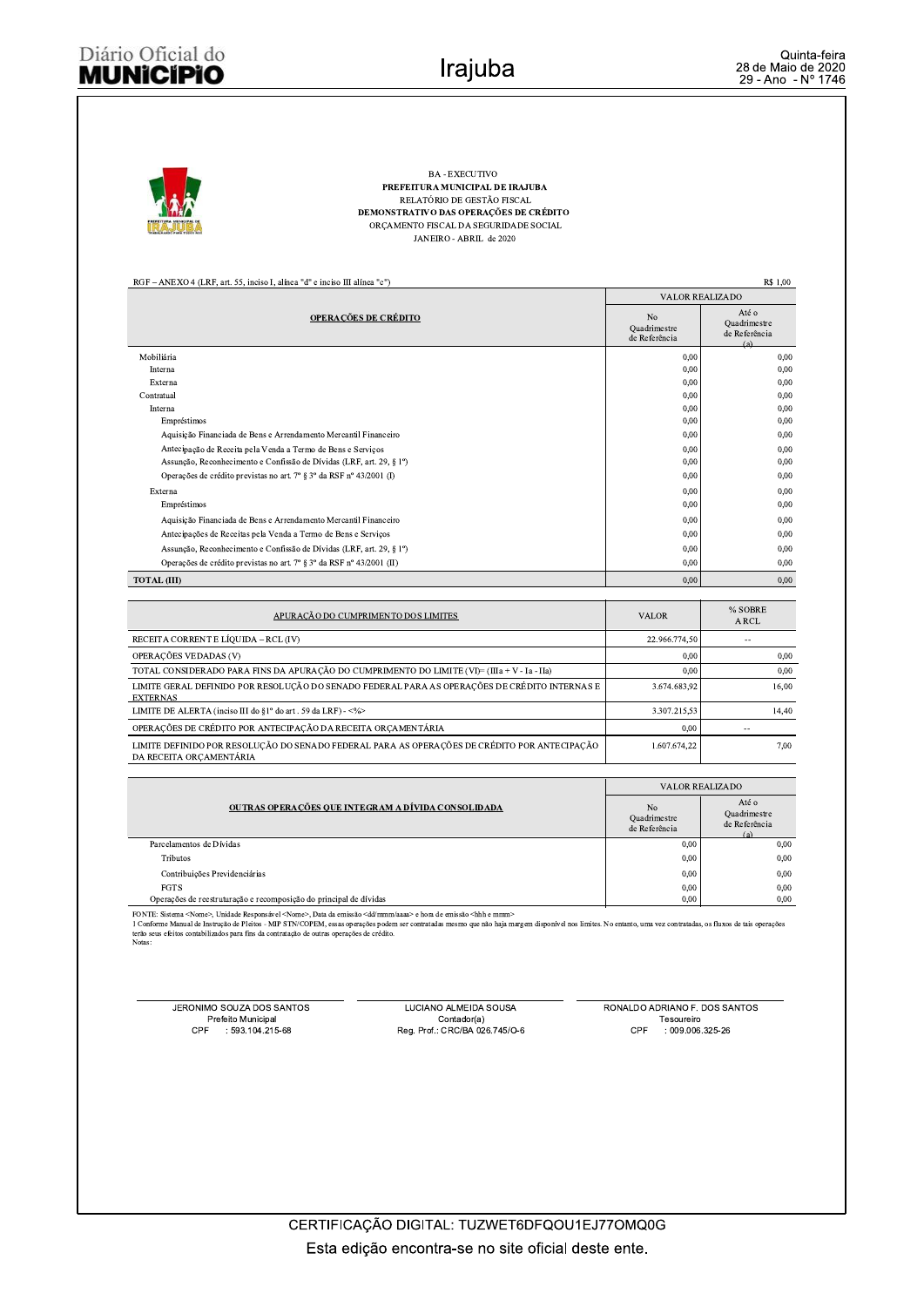BA - EXECUTIVO

ba-exaecuivo<br>PREFEITURA MUNICIPAL DE IRAJUBA<br>RELATÓRIO DE GESTÃO FISCAL<br>DEMONSTRATIVO DA DISPONIBILIDADE DE CAIXA E DOS RESTOS A PAGAR ORÇAMENTO FISCAL DA SEGURIDADE SOCIAL

(Janeiro a Abril) - 1<sup>°</sup> Ouadrimestre de 2020

RGF - Anexo 5 (LRF, Art. 55, inciso III, alinea "a")

|                                                                                                                                                                             |                                            |                                           | OBRIGAÇÕES FINANCEIRAS |                                                             |                              |                                                                   | <b>DISPONIBILIDADE DE</b>                                                                    |                                                  | <b>EMPENHOS NÃO</b>                                      |
|-----------------------------------------------------------------------------------------------------------------------------------------------------------------------------|--------------------------------------------|-------------------------------------------|------------------------|-------------------------------------------------------------|------------------------------|-------------------------------------------------------------------|----------------------------------------------------------------------------------------------|--------------------------------------------------|----------------------------------------------------------|
| <b>IDENTIFICAÇÃO DOS RECURSOS</b>                                                                                                                                           | <b>DISPONIBILIDA</b><br><b>DE DE CAIXA</b> | Restos a Pagar Liquidados e<br>Não Pagos  |                        | Restos a Pagar<br><b>Empenhados</b> e                       | Demais<br><b>Obrigaçãoes</b> | <b>INSUFICIÊNCIA</b><br><b>FINANCEIRA</b><br><b>VERIFICADA NO</b> | <b>CAIXA</b><br><b>LÍOUIDA (ANTES DA</b><br><b>INSCRICÃO EM RESTOS A</b>                     | <b>RESTOS A PAGAR</b><br><b>EMPENHADOS E</b>     | <b>LIQUIDADOS</b><br><b>CANCELADOS</b><br>(NÃO INSCRITOS |
|                                                                                                                                                                             | <b>BRUTA</b><br>(a)                        | <b>De Exercícios</b><br>Anteriores<br>(b) | Do Exercício<br>(c)    | Não Liquidados<br>de Exercícios<br><b>Anteriores</b><br>(d) | <b>Fianceiras</b><br>(e)     | <b>CONSÓRCIO</b><br>PÚBLICO<br>(1)                                | PAGAR NÃO<br><b>PROCESSADOS DO</b><br><b>EXERCÍCIO)</b><br>$(e) = (a - (b + c + d + e) - f)$ | NÃO.<br><b>LIQUIDADOS DO</b><br><b>EXERCÍCIO</b> | <b>POR</b><br><b>INSUFICIÊNCIA</b><br><b>FINANCEIRA)</b> |
| TOTAL DOS RECURSOS VINCULADOS (I)                                                                                                                                           | 2.226.485.42                               | 318,863,36                                | 171.041.81             | 0,00                                                        | 0.00                         | 0,00                                                              | .736.580.25                                                                                  | 3.550,444,94                                     | 0,00                                                     |
| Receitas de Impostos e de Transferência de Impostos - Educação                                                                                                              | 0.00                                       | 0.00                                      | 65.270.52              | 0.00                                                        | 0.00                         | 0.00                                                              | $-65.270.52$                                                                                 | 441.211.42                                       | 0,00                                                     |
| Transferências do FUNDEB 60%                                                                                                                                                | 657.847.15                                 | 169.519.47                                | 0.00                   | 0,00                                                        | 0.00                         | 0,00                                                              | 488.327,68                                                                                   | 290.285,97                                       | 0,00                                                     |
| Transferências do FUNDEB 40%                                                                                                                                                | 0.00                                       | 93.225.96                                 | 0.00                   | 0.00                                                        | 0.00                         | 0.00                                                              | $-93.225.96$                                                                                 | 262.658.94                                       | 0,00                                                     |
| Outros Recursos Destinados à Educação                                                                                                                                       | 150.638.67                                 | 0.00                                      | 18.932.90              | 0.00                                                        | 0.00                         | 0.00                                                              | 131,705.77                                                                                   | 359,640,46                                       | 0.00.                                                    |
| Receitas de Impostos e de Transferência de Impostos - Saúde                                                                                                                 | 0,00                                       | 0,00                                      | 9.111.57               | 0,00                                                        | 0,00                         | 0.00                                                              | $-9.111.57$                                                                                  | 1.054.530,05                                     | 0,00                                                     |
| Outros Recursos Destinados à Saúde                                                                                                                                          | 237.400.62                                 | 10.419.35                                 | 60.445.82              | 0.00                                                        | 0.00                         | 0.00                                                              | 166.535.45                                                                                   | 882,788,66                                       | 0.00.                                                    |
| Recursos Destinados à Assistência Social                                                                                                                                    | 105.483.71                                 | 0.00                                      | 17.281.00              | 0.00                                                        | 0.00                         | 0.00                                                              | 88.202.71                                                                                    | 101.196.85                                       | 0.00                                                     |
| Recursos destinados ao RPPS - Plano Previdenciário                                                                                                                          | 0.00                                       | 0.00                                      | 0.00.                  | 0.00                                                        | 0.00                         | 0.00                                                              | 0.00                                                                                         | 0.00                                             | 0,00                                                     |
| Recursos destinados ao RPPS - Plano Financeiro.                                                                                                                             | 0.00                                       | 0.00                                      | 0.00.                  | 0.00                                                        | 0.00                         | 0.00                                                              | 0.00                                                                                         | 76.308.90                                        | 0.00                                                     |
| Recursos de Operações de Crédito (exceto destinados à Educação e à Saúde)                                                                                                   | 0.00                                       | 0.00                                      | 0.00                   | 0.00                                                        | 0.00                         | 0.00                                                              | 0.00                                                                                         | 0.00                                             | 0,00                                                     |
| Recursos de Alienação de Bens/Ativos.                                                                                                                                       | 0.00.                                      | 0.00                                      | 0.00.                  | 0,00                                                        | 0.00                         | 0.00                                                              | 0.00.                                                                                        | 0.00                                             | 0,00                                                     |
| Outras Destinações Vinculadas de Recursos                                                                                                                                   | 107511527                                  | 0.00                                      | 0.00                   | 0.00                                                        | 0.00                         | 0.00                                                              | 1075 115 27                                                                                  | 81.823.69                                        | 0.00                                                     |
| TOTAL DOS RECURSOS NÃO VINCULADOS (II)                                                                                                                                      | 122.612.47                                 | 141.102.41                                | 205.621.21             | 0.00                                                        | 0.00                         | 0.00                                                              | $-224.111.15$                                                                                | 2.236.226.23                                     | 0.00                                                     |
| Recursos Ordinários                                                                                                                                                         | 161.732.13                                 | 141.102.41                                | 205.621.21             | 0,00                                                        | 0.00                         | 0,00                                                              | $-184.991.49$                                                                                | 2.236.226.23                                     | 0,00                                                     |
| Outros Recursos não Vinculados                                                                                                                                              | 0.00                                       | 0.00                                      | 0.00                   | 0.00                                                        | 0.00                         | 0.00                                                              | 0.00                                                                                         | 0.00                                             | 0,00                                                     |
| $TOTAL(HD = (I + ID))$                                                                                                                                                      | 2.349.097.89                               | 459.965.77                                | 376.663.02             | 0,00                                                        | 0.00                         | 0.00                                                              | 1.512.469.10                                                                                 | 5.786.671.17                                     | 0,00                                                     |
| FONTE: Sistema: Sistema CONTÁBIL Heidade Responsivel: PREFEITURA MUNICIPAL DE IRA IURA. Emissão 2605/2020. às LU (2:3). Aveirada Divindromas no dia 2605/2020. às LU (2:3). |                                            |                                           |                        |                                                             |                              |                                                                   |                                                                                              |                                                  |                                                          |

JERONIMO SOUZA DOS SANTOS<br>Prefeito Municipal<br>CPF : 593.104.215-68

LUCIANO ALMEIDA SOUSA<br>Contador(a)<br>Reg. Prof.: CRC/BA 026.745/0-6

RONALDO ADRIANO F. DOS SANTOS<br>Tesoureiro<br>CPF : 009.006.325-26

Página: 1 de 1